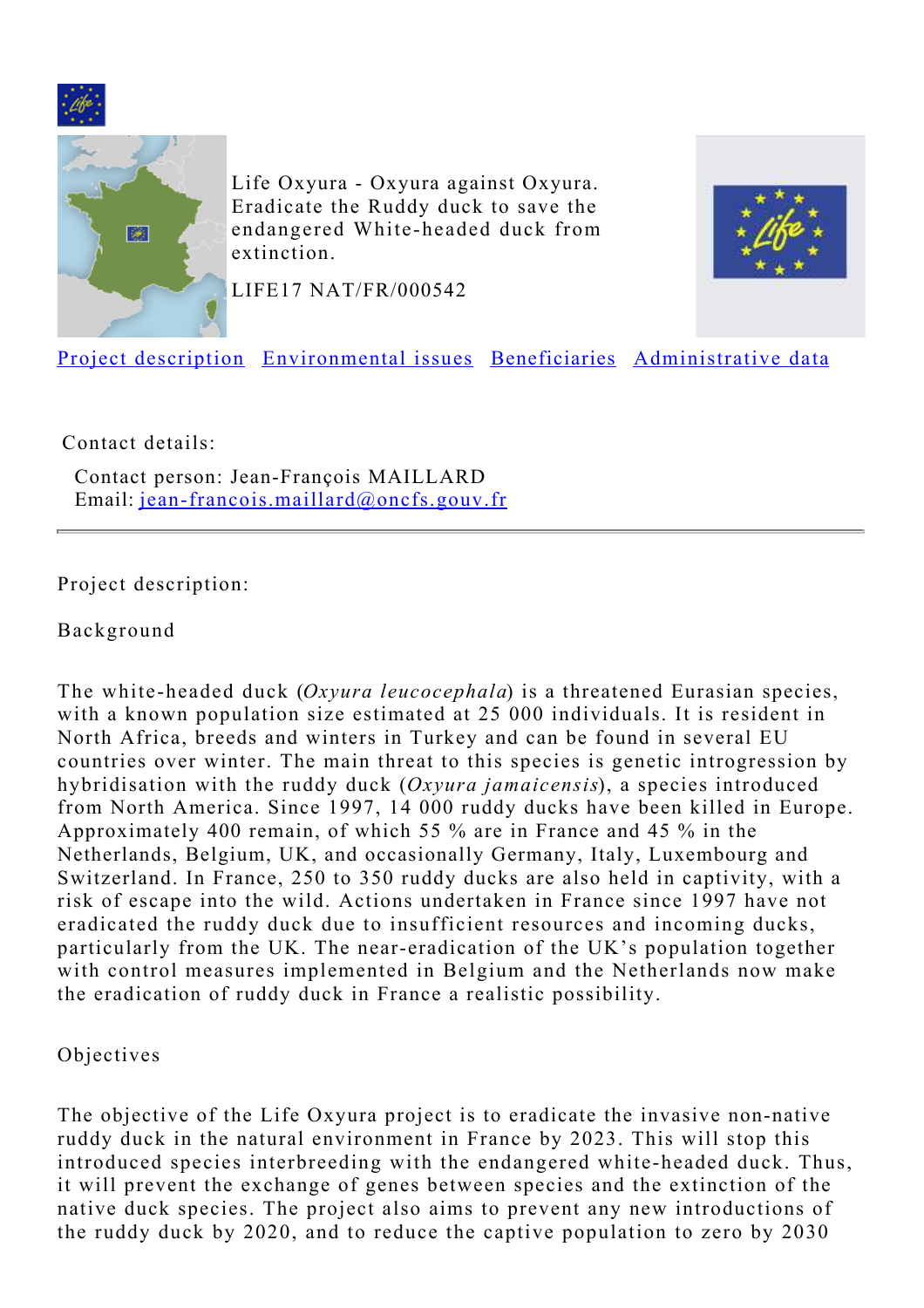(with the exception of zoos). In addition, the project team will encourage the rapid detection and destruction of ruddy ducks in the EU countries where they occur most commonly, to prevent their further spread to south and south-east Europe and Northern Africa.

The project implements the Birds Directive, under which the white-headed duck is listed. It also contributes to the Habitats Directive, the EU Biodiversity Strategy to 2020, and the Regulation on invasive alien (non-native) species.

Expected results:

- Establishment of a network of observers covering the main areas where ruddy duck occurs in France (at least 95 % of the population) - its members (e.g. naturalists, site managers) will communicate sightings within 24 hours;
- New ruddy duck breeding sites identified for culling operations;
- Improved culling methods implemented regularly (15 operations per winter) on the main ruddy duck wintering site;
- Increased efficiency of culling operations (by at least 20 % during the breeding season) due to rapid interventions following new reports of ruddy duck and an intensification of control measures, enabling a high proportion of females to be exterminated before they reproduce to achieve a reduction in the wintering population by at least 50 % each year;
- Modelled population dynamics of ruddy duck to predict the effect of control measures on population trends (so control measures can be adapted if necessary), to define new annual objectives, and to observe trends in wintering bird numbers;
- For captive ruddy duck, all duck owners will know the new Regulation on invasive alien species and whom to contact to comply with it, while breeders not yet declared will be identified (e.g. by monitoring internet exchanges and analysing breeding registers);
- All declared duck holdings will comply with the Regulation on invasive alien species by 2019, and the ducks kept will be contained and unable to breed;
- The general public and wetland users (e.g. naturalists, hunters, fishermen, landowners) in France will be regularly informed and made aware of the issue; and
- To prevent hybridisation in Europe and North Africa, the sites known to potentially host ruddy ducks in Belgium, the Netherlands, Luxembourg, Germany, Italy and Switzerland will be regularly monitored, and eradication operations promptly implemented with appropriate means and techniques.

Results

# [Top](#page-0-1)

<span id="page-1-0"></span>Environmental issues addressed:

Themes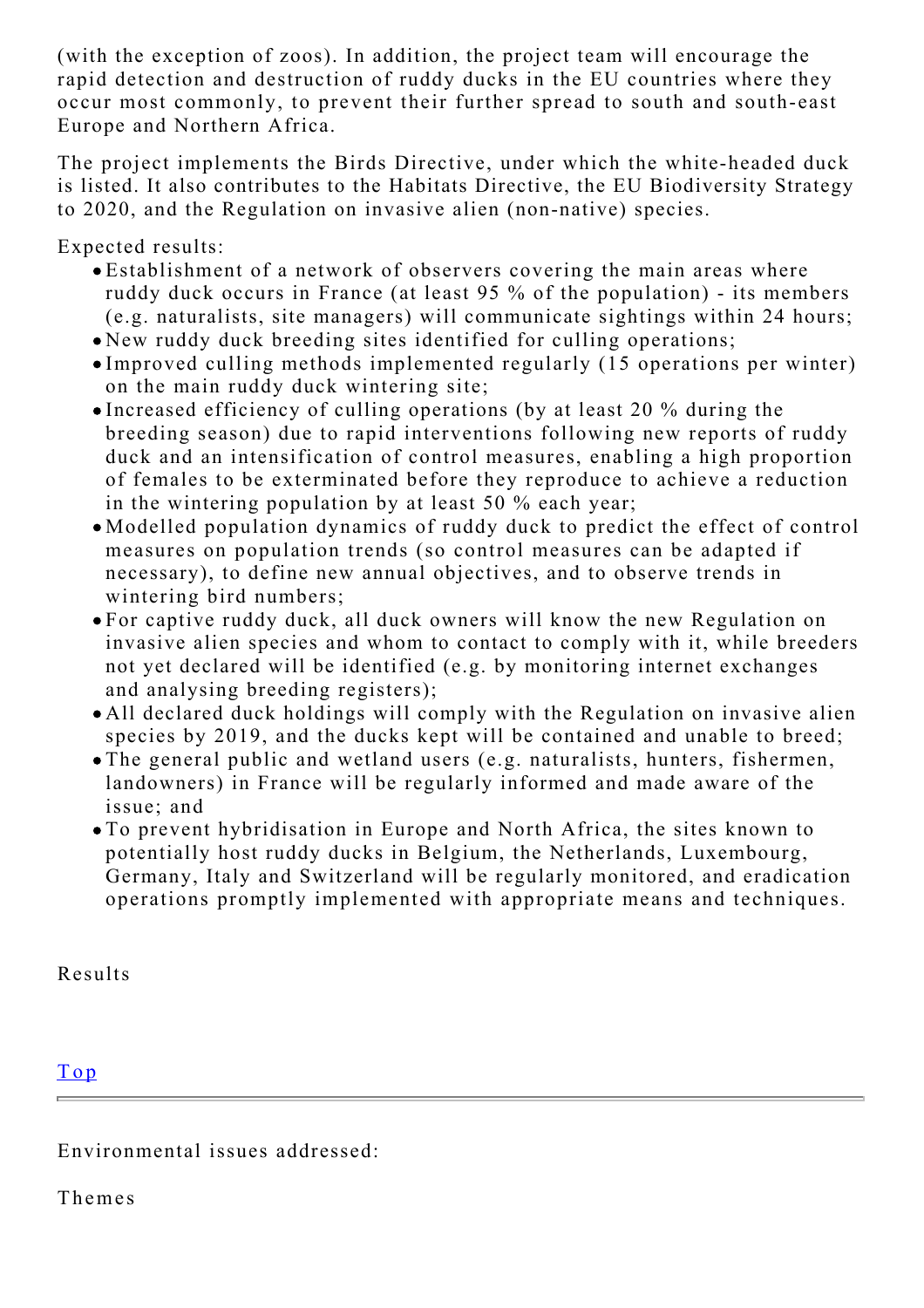Biodiversity issues - Invasive species

Keywords

monitoring system, population dynamics, preventive measure

Target EU Legislation

- Nature protection and Biodiversity
- Regulation 1143/2014 Prevention and management of the introduction and spread of invasive alien ...
- COM(2011) 244 final "Our life insurance, our natural capital: an EU biodiversity strategy to 2020 ...
- Directive 79/409 Conservation of wild birds (02.04.1979)

Target species

Oxyura leucocephala

Natura 2000 sites

Not applicable

#### [Top](#page-0-1)

<span id="page-2-0"></span>Beneficiaries:

| Coordinator          | Office National de la Chasse et de la Faune<br>Sauvage                                                                                                                                                                                                                                                                                                      |
|----------------------|-------------------------------------------------------------------------------------------------------------------------------------------------------------------------------------------------------------------------------------------------------------------------------------------------------------------------------------------------------------|
| Type of organisation | National authority                                                                                                                                                                                                                                                                                                                                          |
| Description          | ONCFS is the French National Agency for<br>Hunting and Wildlife. It is in charge of the<br>hunting and environmental police and provides<br>technical support for policy makers, managers<br>and planners in rural areas. It is directly<br>connected to the Ministry of the Environment<br>and the Ministry of Agriculture, and has around<br>1 500 staff. |
| Partners             | Société Nationale de Protection de la Nature                                                                                                                                                                                                                                                                                                                |
| $T_{\alpha n}$       |                                                                                                                                                                                                                                                                                                                                                             |

[Top](#page-0-1)